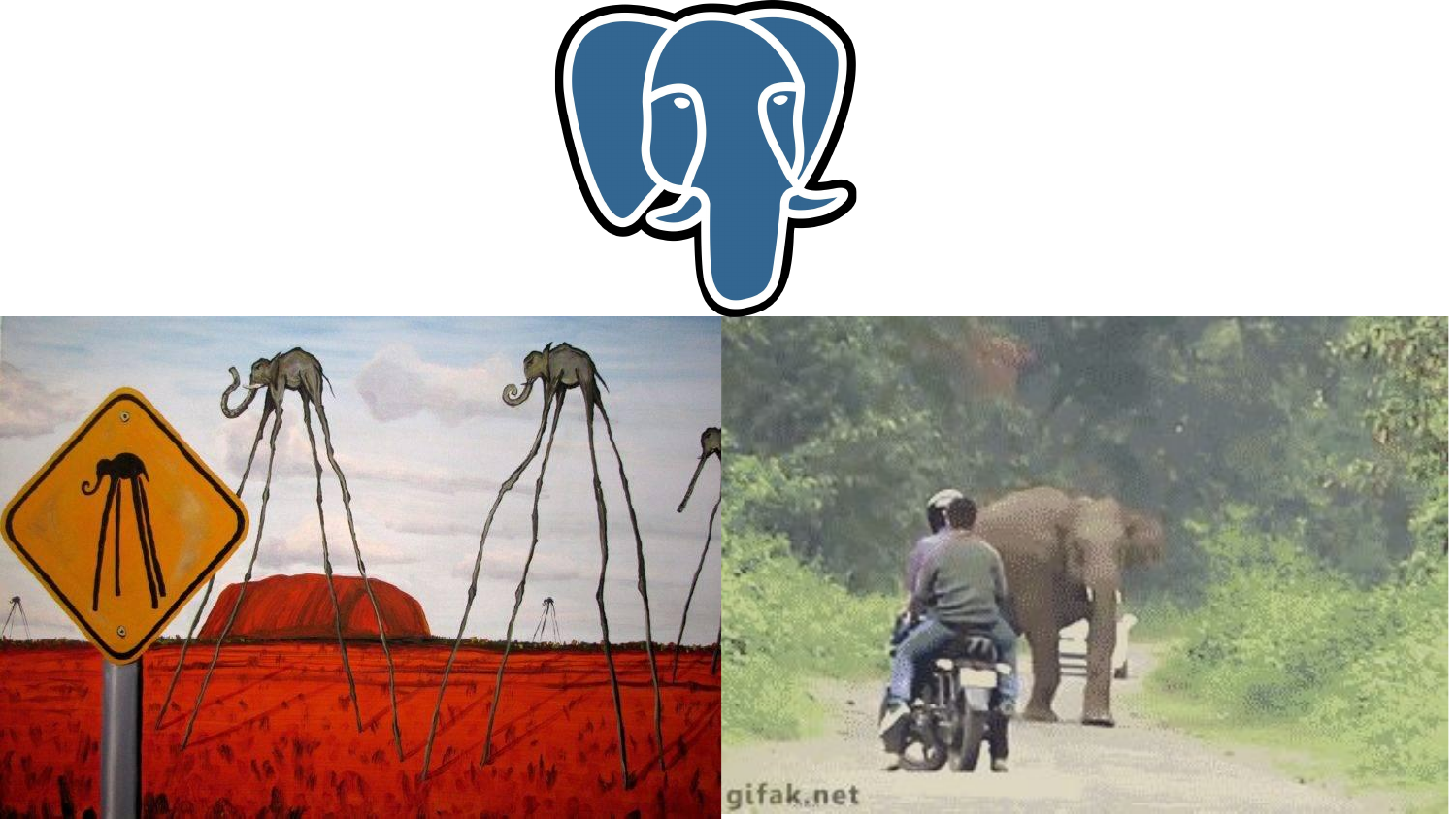```
from django.db import models
```

```
class User(models.Model):
```
username = models. CharField(max length=200, blank=False, null=False)

#### class Article(models.Model):

```
author = models. ForeignKey(User, on delete=models. CASCADE)
```

```
text = models. TextField(blank=False, null=False)
```

```
created time = models. DateTimeField(blank=False, null=False)
```

```
category = models. CharField(max length=200)
```
#### class Meta:

```
indexes = <math>\lceil</math>
```
models. Index(fields=['created time']),

```
models.Index(fields=['category']),
```
#### class Comment (models.Model):

```
author = models.ForeignKey(User, on delete=models.CASCADE)
```

```
article = models.ForeignKey(Article, on delete=models.CASCADE)
```

```
text = models. TextField(blank=False, null=False)
```

```
created time = models. DateTimeField(blank=False, null=False)
```
#### class Meta:  $indexes = [$ models. Index(fields=['created time']),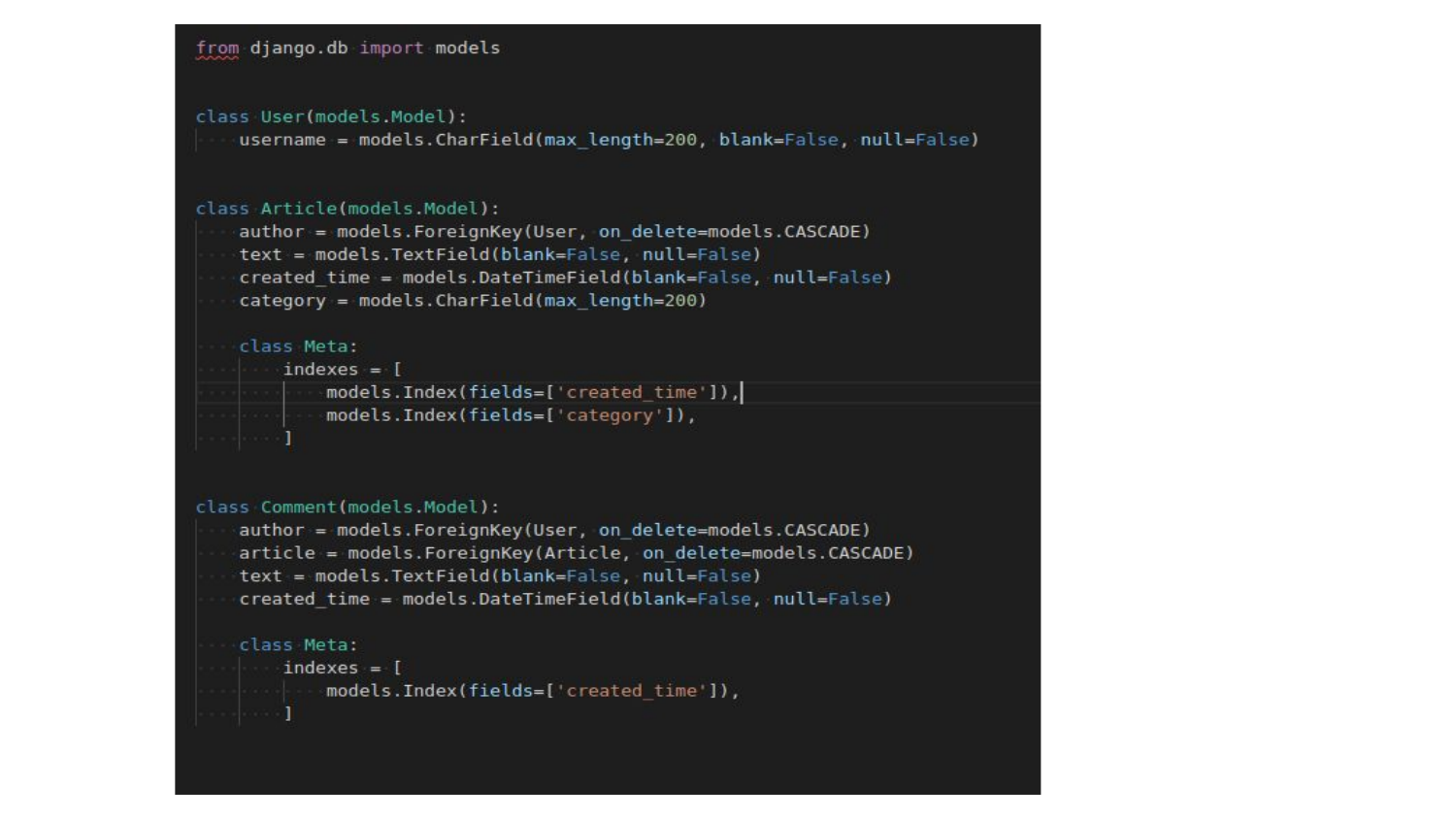# Explain queries

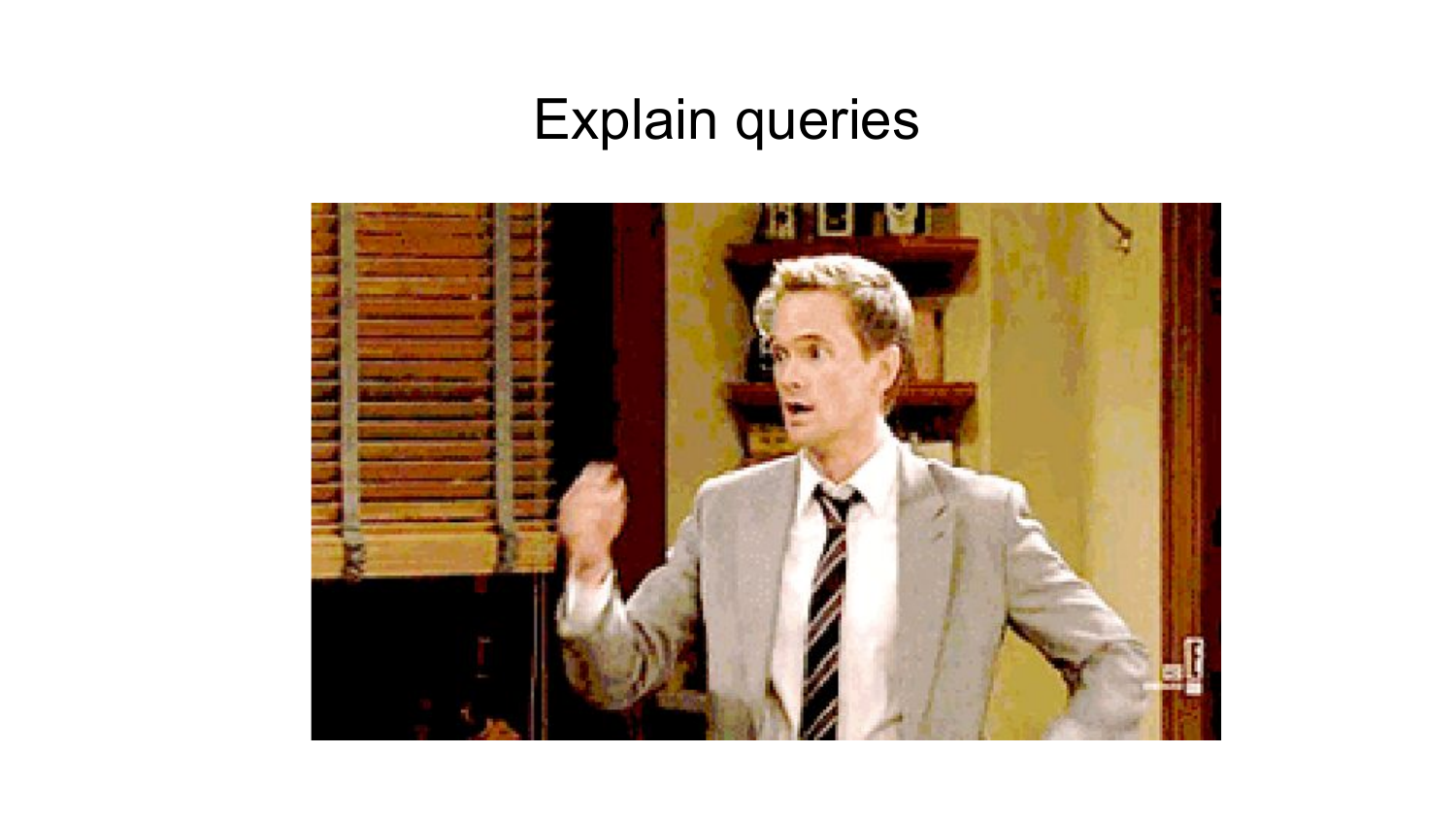## **explain analyze select** \* **from** myapp\_comment;

```
Seq Scan on myapp_comment 
(cost=0.00..20.20 rows=1020 width=52)
(actual time=0.005..0.005 rows=0 loops=1)
```
**Insert 1000000** comments Seq Scan on myapp\_comment (cost=0.00..21364.00 **rows**=**1000000** width=57) (actual time=0.015..71.723 **rows**=**1000000** loops=1)

**Delete** comments and **Insert 1000000** new comments Seq Scan on myapp\_comment (cost=0.00..22273.44 **rows**=**1090944** width=57) (actual time=0.030..106.348 **rows**=**1000000** loops=1)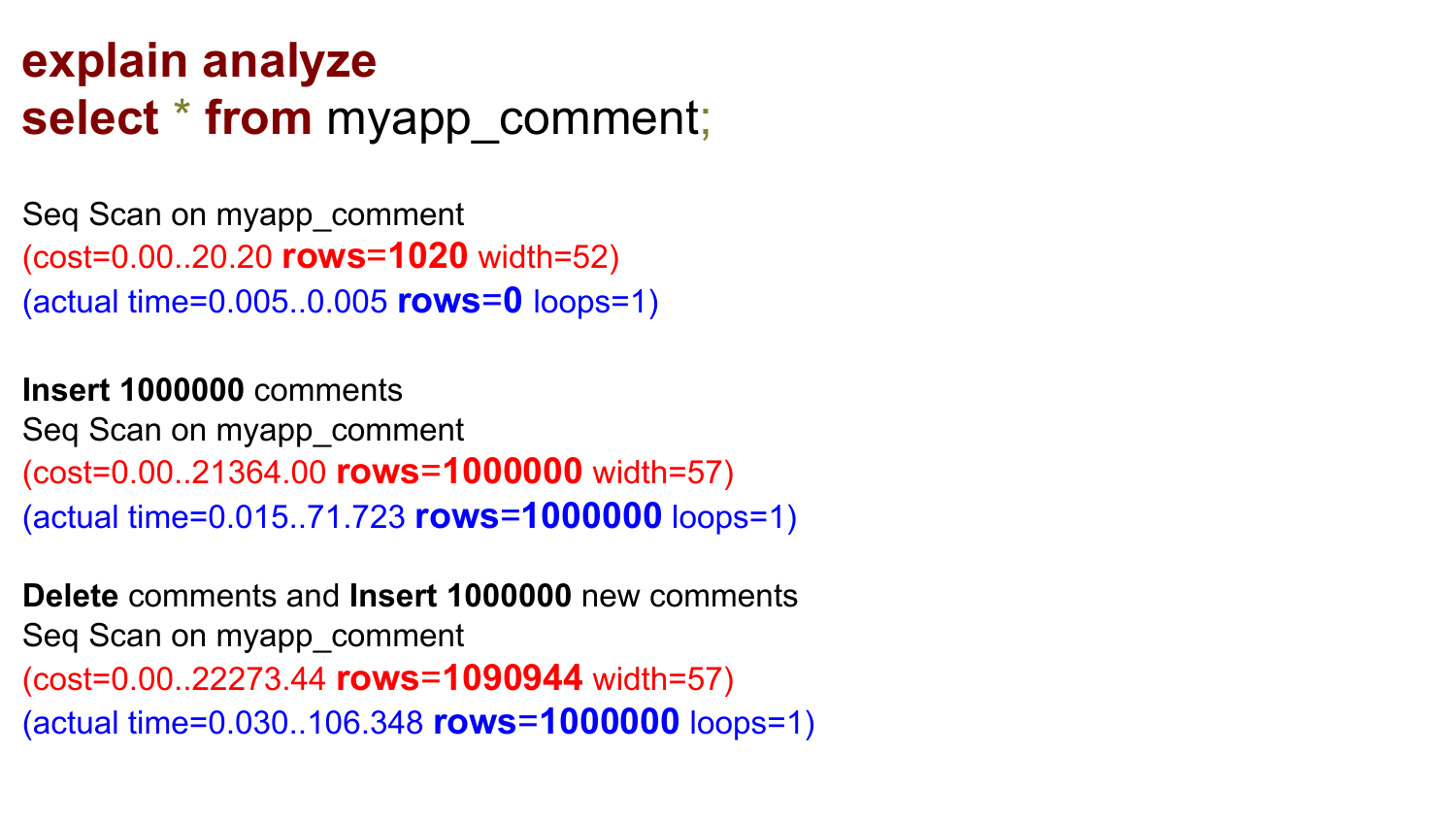**select** \* **from pg\_stat\_user\_tables where** relname = 'myapp\_comment'

**n\_tup\_ins 2000000 n\_tup\_del 1000000 n\_live\_tup 1000000 last\_autoanalyze 2018-10-07 22:15:29.706471+01** autoanalyze\_count 3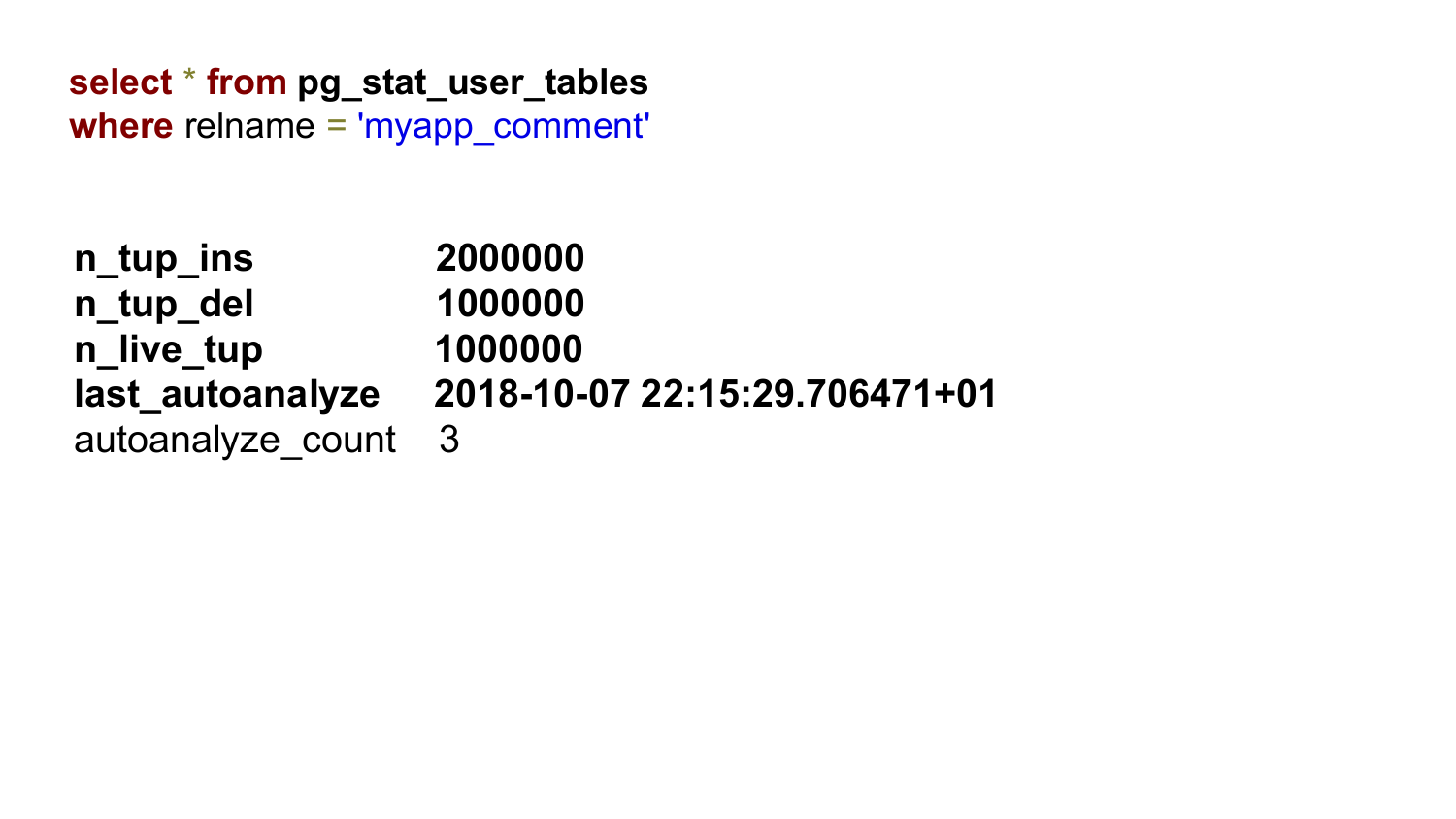### **Select**

 **Most\_common\_vals**, **Most\_common\_freqs**, correlation **from pg\_stats where** tablename='myapp\_article' **and** attname='category';

most\_common\_vals {**chess**,physics,biology,mathematics} most\_common\_freqs [**0.4593**, 0.2934, 0.148367, 0.0989333] correlation 0.334284

### **Select**

n live tup **from pg\_stat\_user\_tables where** relname='myapp\_article' **100000**

**Chess estimated rows: 100000 \* 0.4593 = 45930**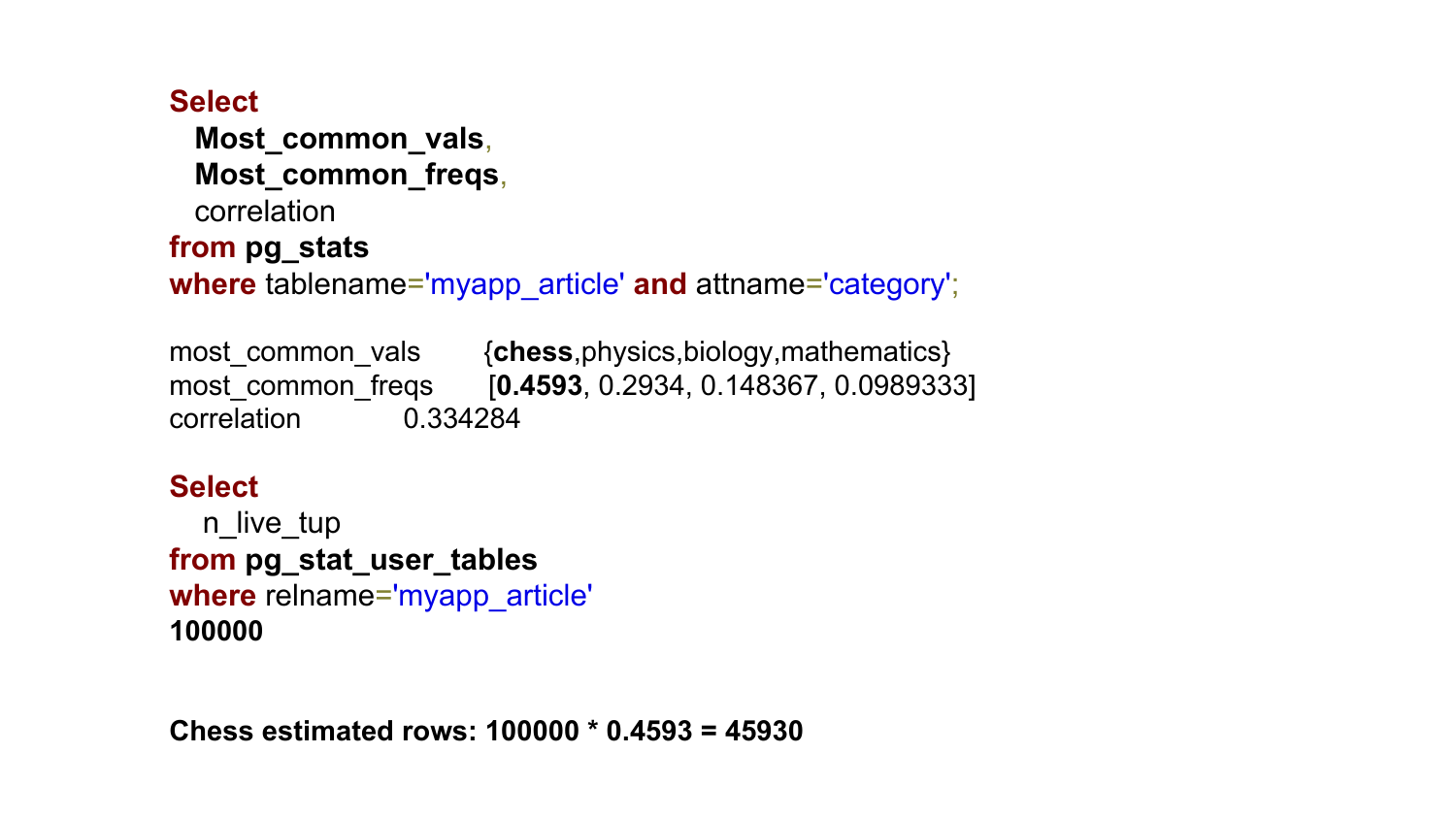**explain analyze select** \* **from** myapp\_article **where category**='chess'

Seq Scan on myapp\_article

```
(cost=0.00..3720.00 rows=45930 width=60)
```

```
(actual time=7.184..28.974 rows=45821 loops=1)
```

```
 Filter: ((category)::text = 'chess'::text)
```
Rows Removed by Filter: 54179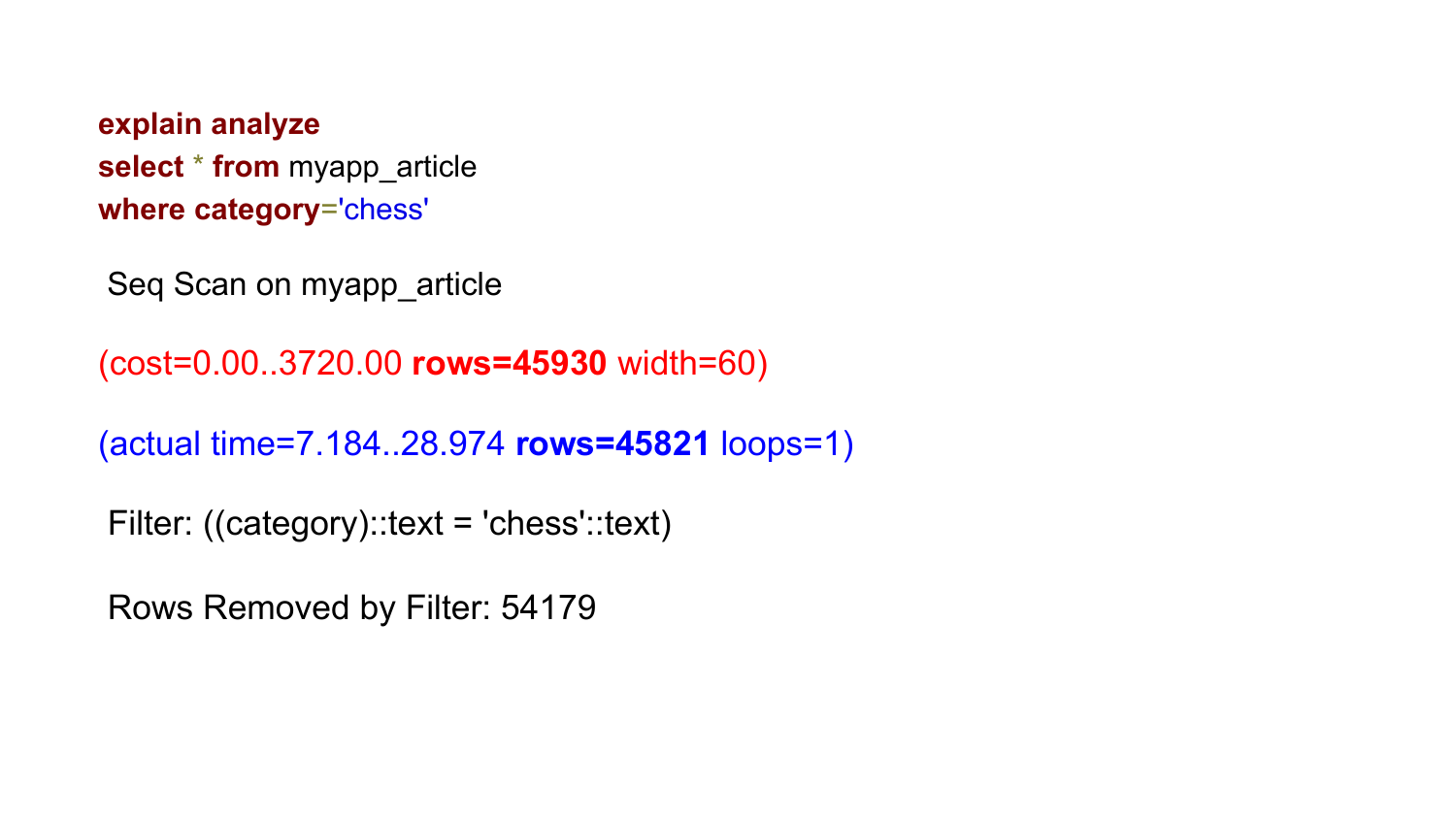# Locks - dining philosopher problem

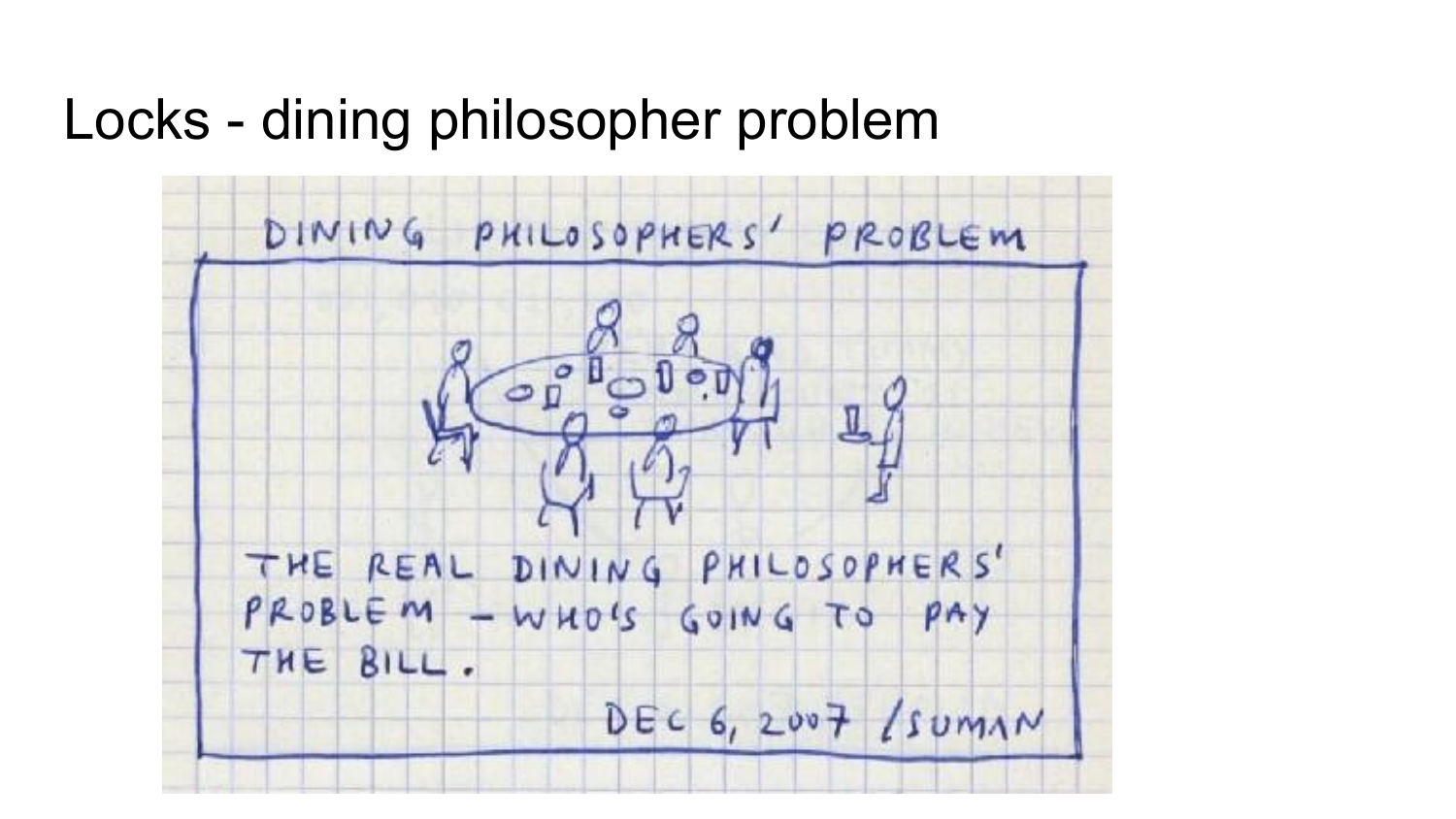**begin**; **delete from** myapp\_comment; **begin**; **alter table** myapp\_comment **add column** foobar **integer**;

### **Select**

 granted, pid **from pg\_locks where** granted=**false**; **False**, **10240**

## **select query from pg\_stat\_activity where** pid = 10240;

alter table myapp\_comment add column foobar integer

pg\_blocking\_pids **select** pg\_terminate\_backend(<pid-here>);

https://gist.github.com/dxe4/1702c21544a37a2cb7b37640a4a956a7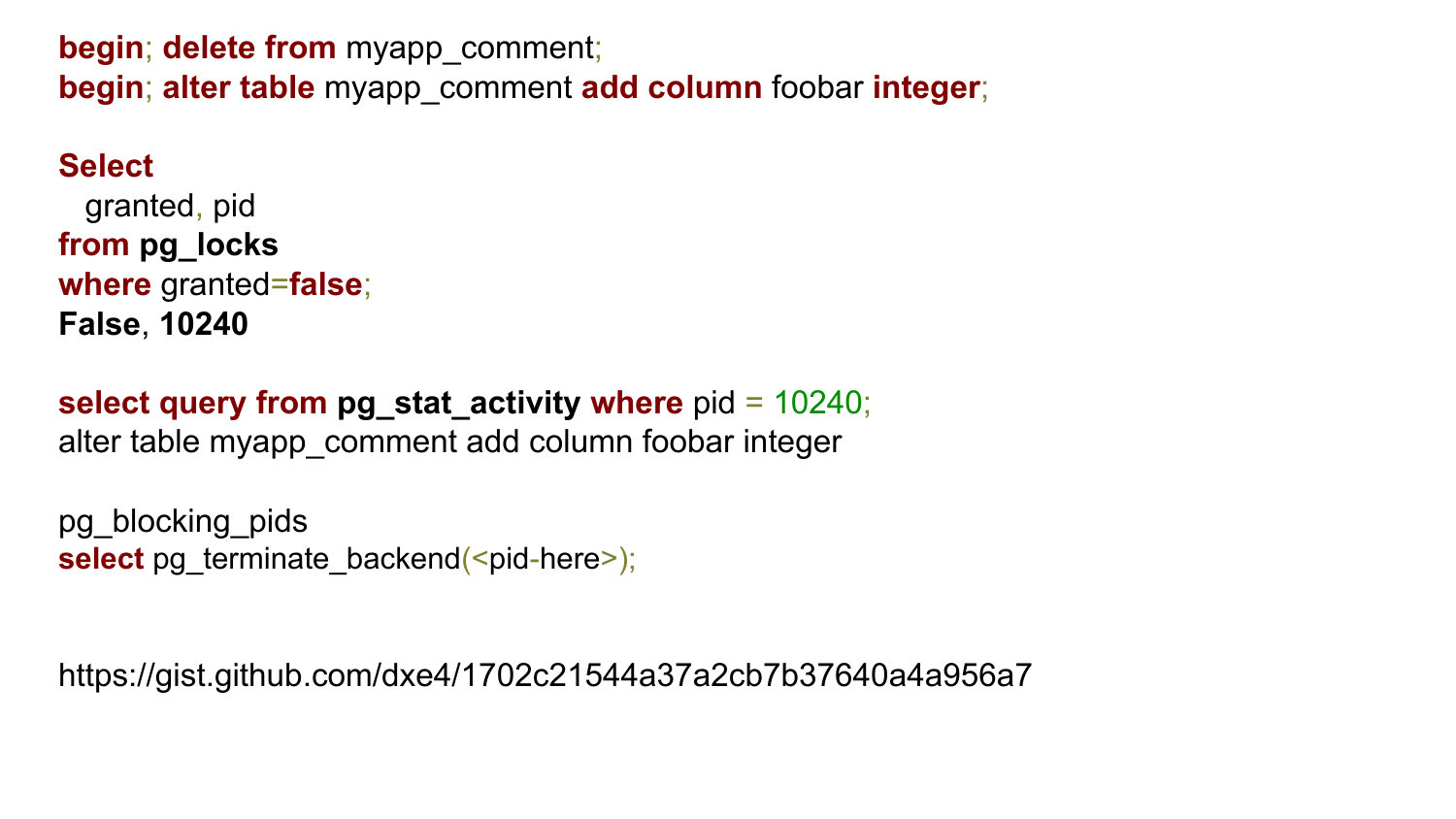

8K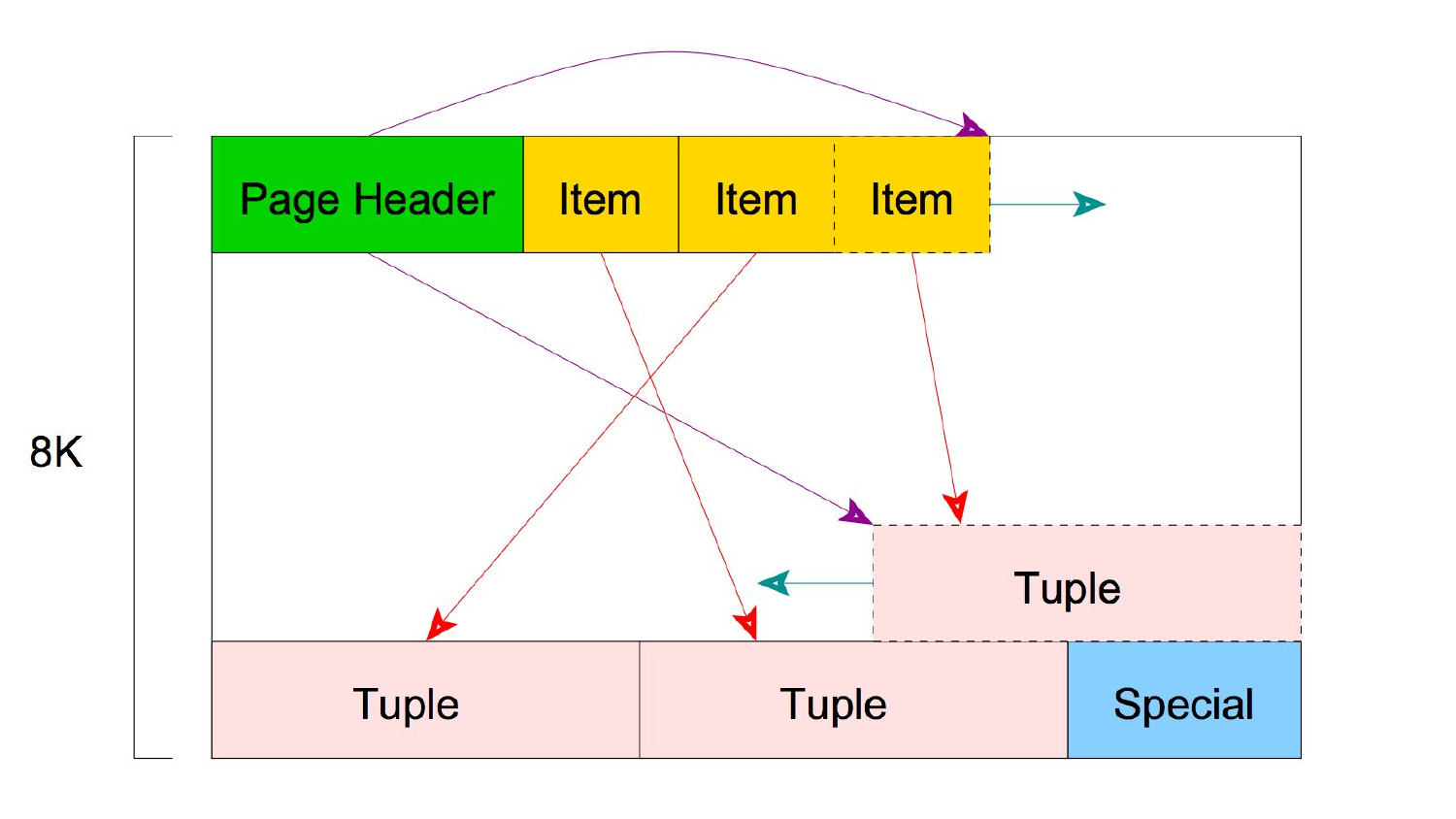# Two of the Index types

Binary tree default **BRIN** (block range index)

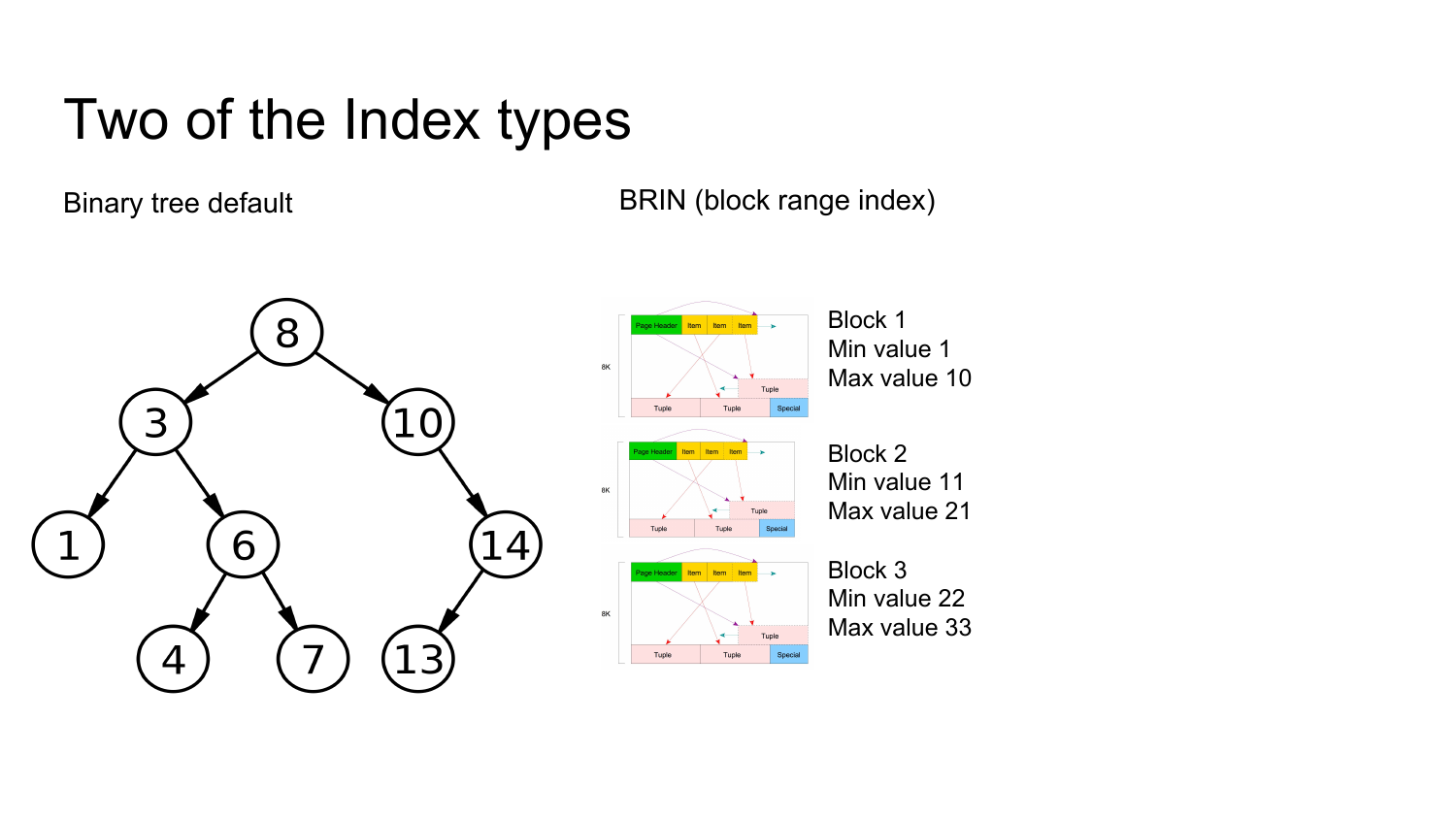## **Btree vs brin**



**BRIN vs. BTREE** 

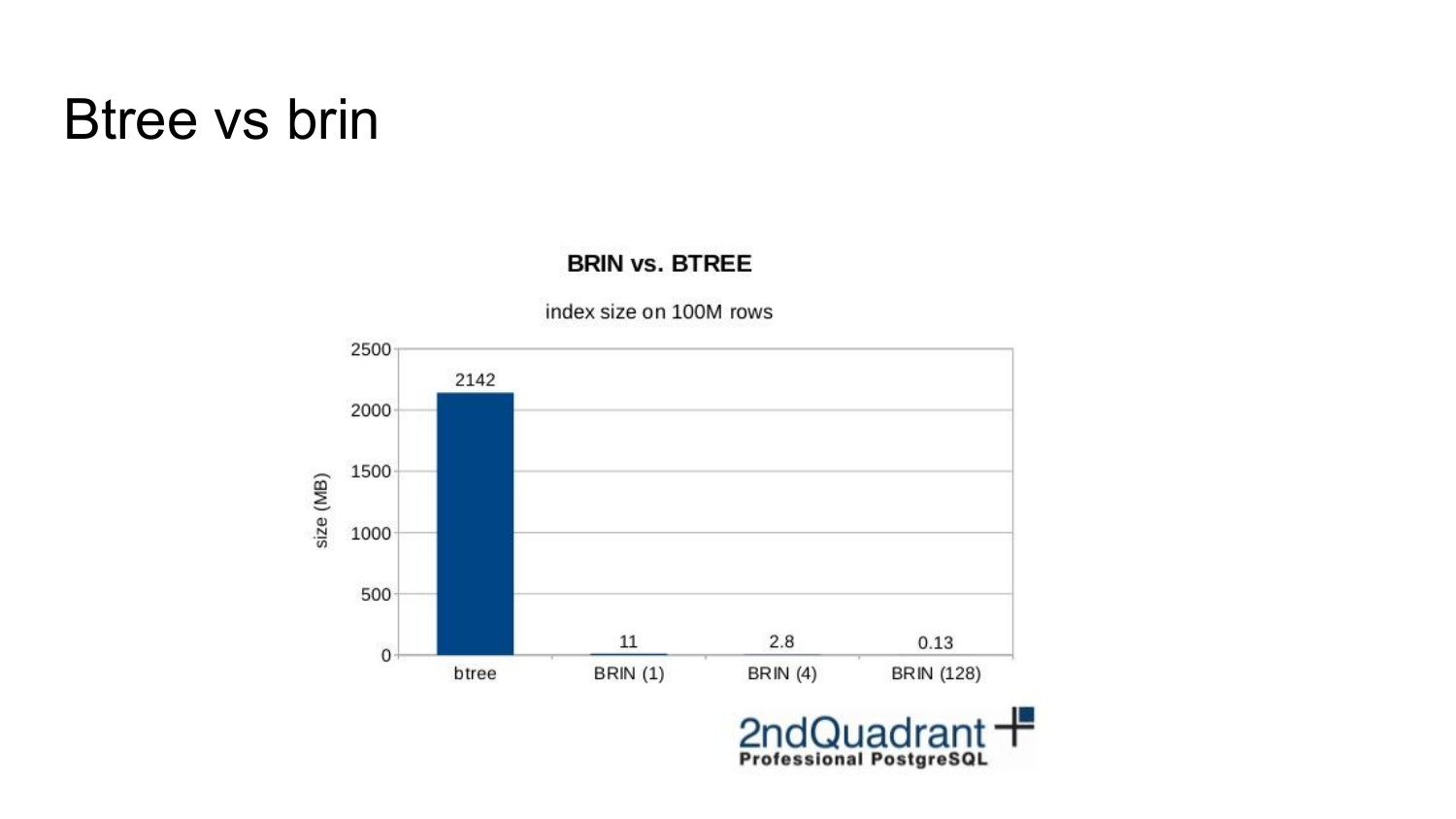Query A: 2 seconds Query B: 0.5 seconds

Query A with a filter: 35ms Query B with a filter: 300ms

Query A Sort Method: external merge Disk: 72344kB Sort Method: quicksort Memory: 3408kB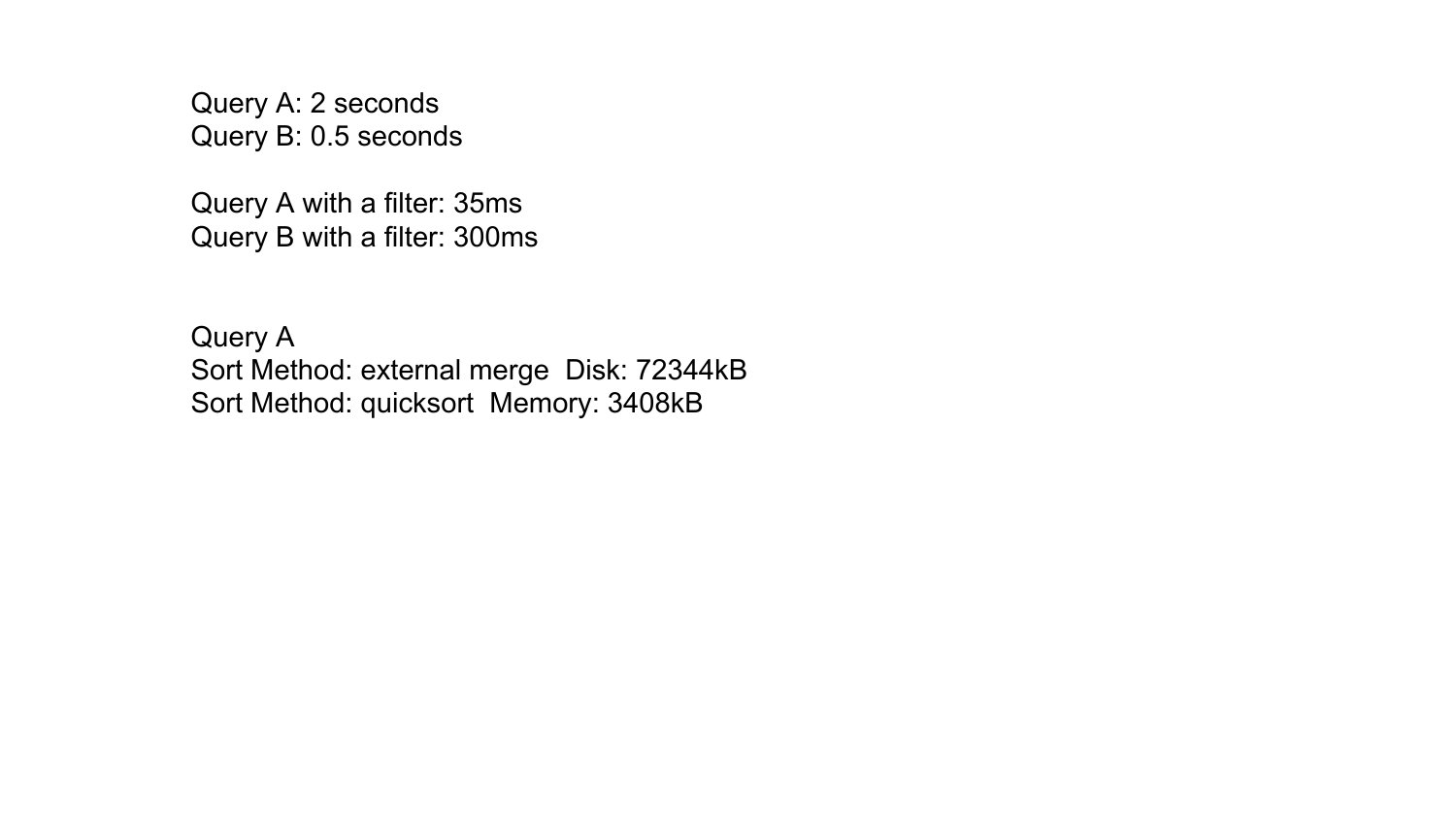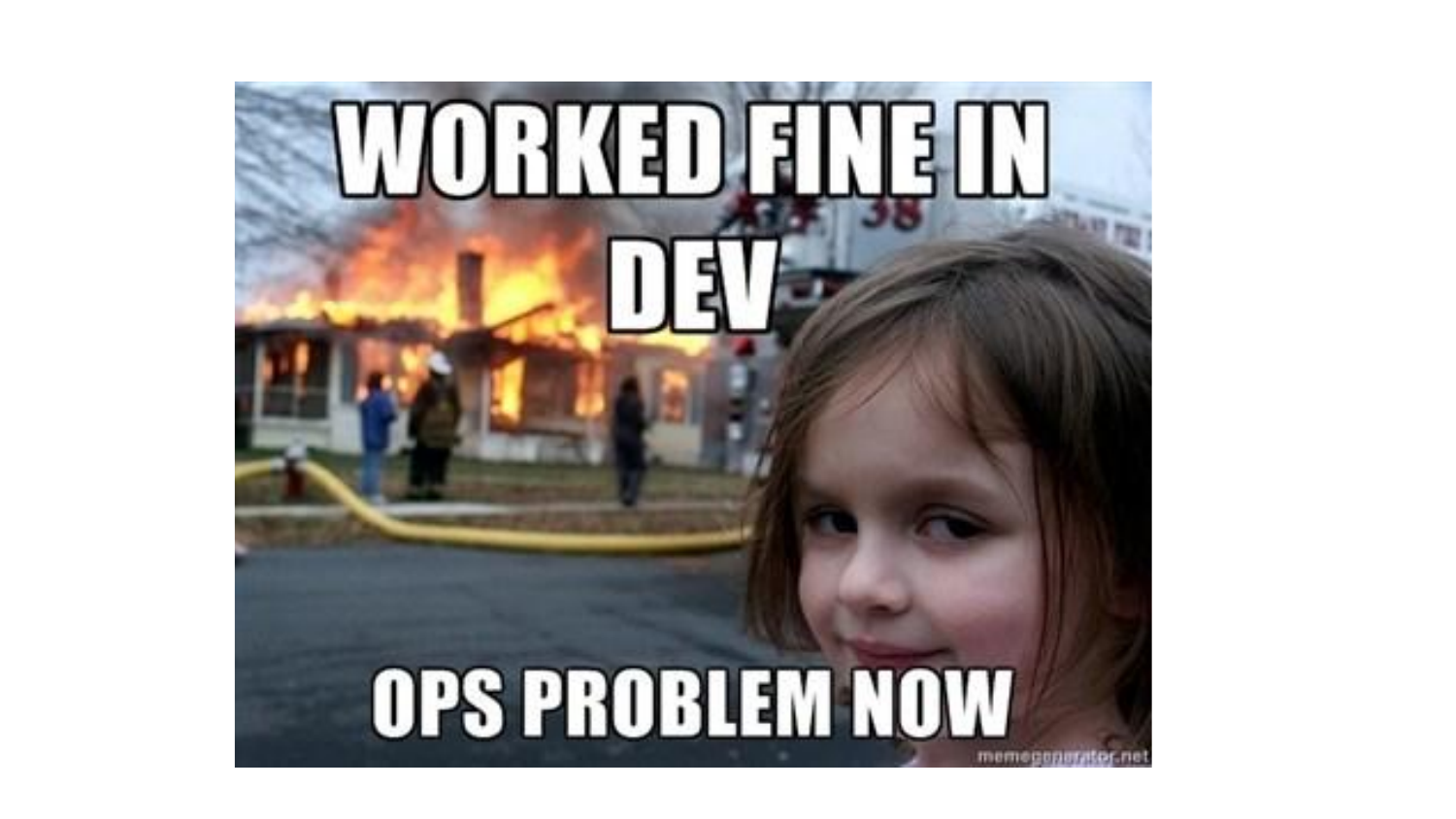# Delete from table. Takes 10 minutes Disable all triggers. Delete from table. Takes 30 seconds

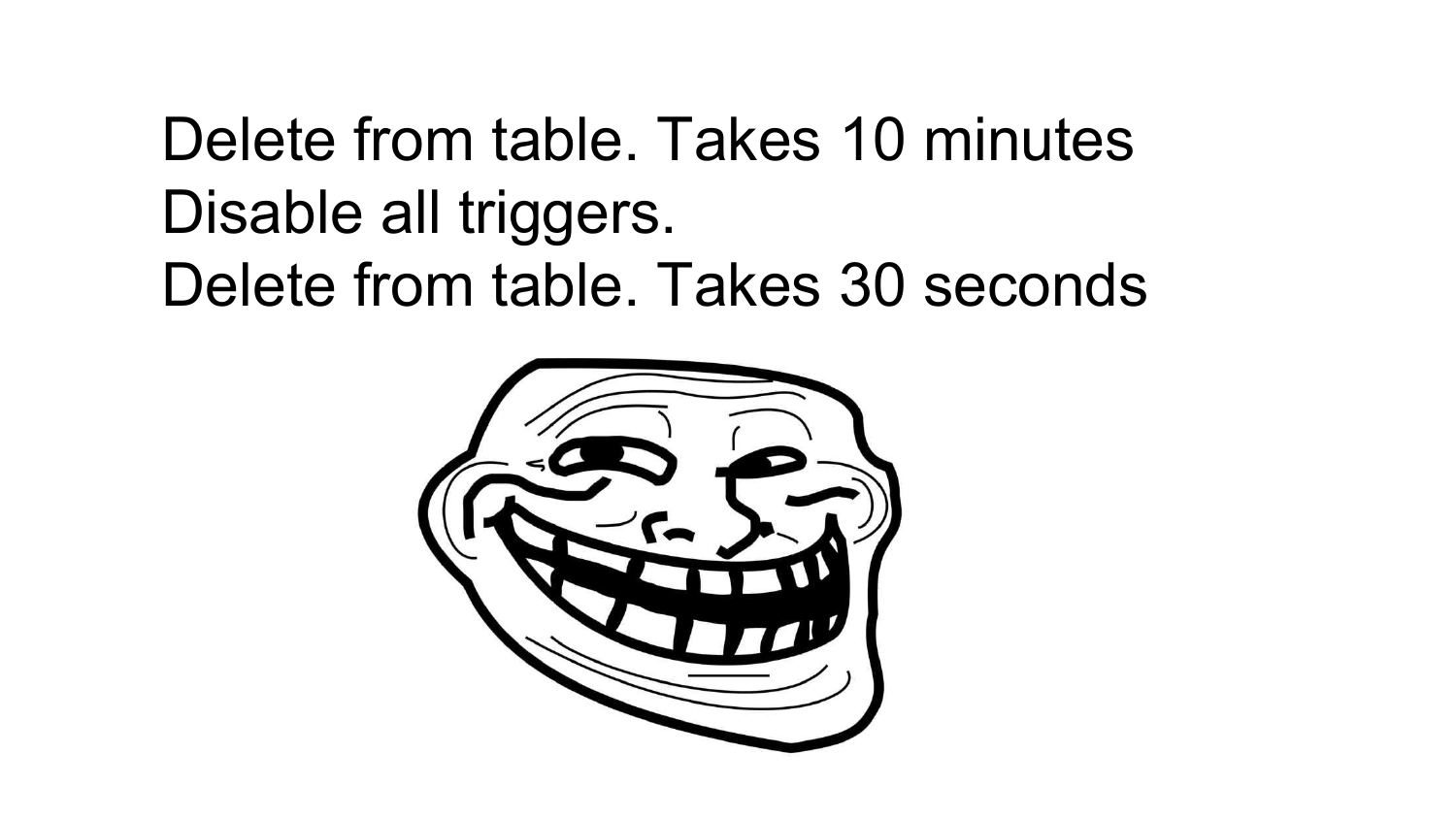# Vacuum and analyze

Vacuum deletes "dead tuples" Vacuum empties data on disk that is not needed Auto vacuum triggers by default as a routine task

Analyze creates statistics for tables Auto analyze triggers by default as a routine task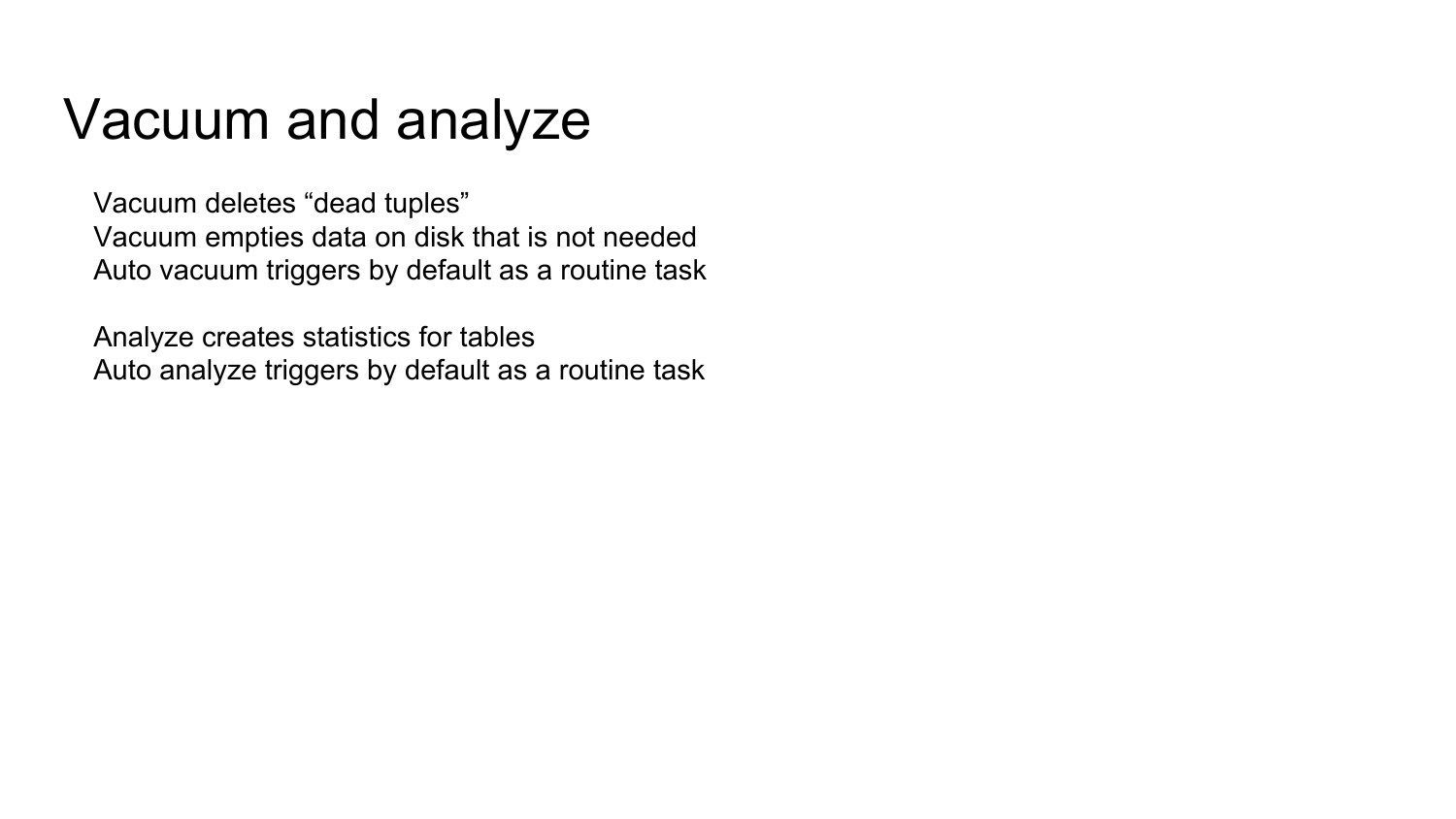# Psql

Psql postgres://user:pass@host/db -qAt

\o file\_name.txt Select<sup>\*</sup> from users; \o

Man psql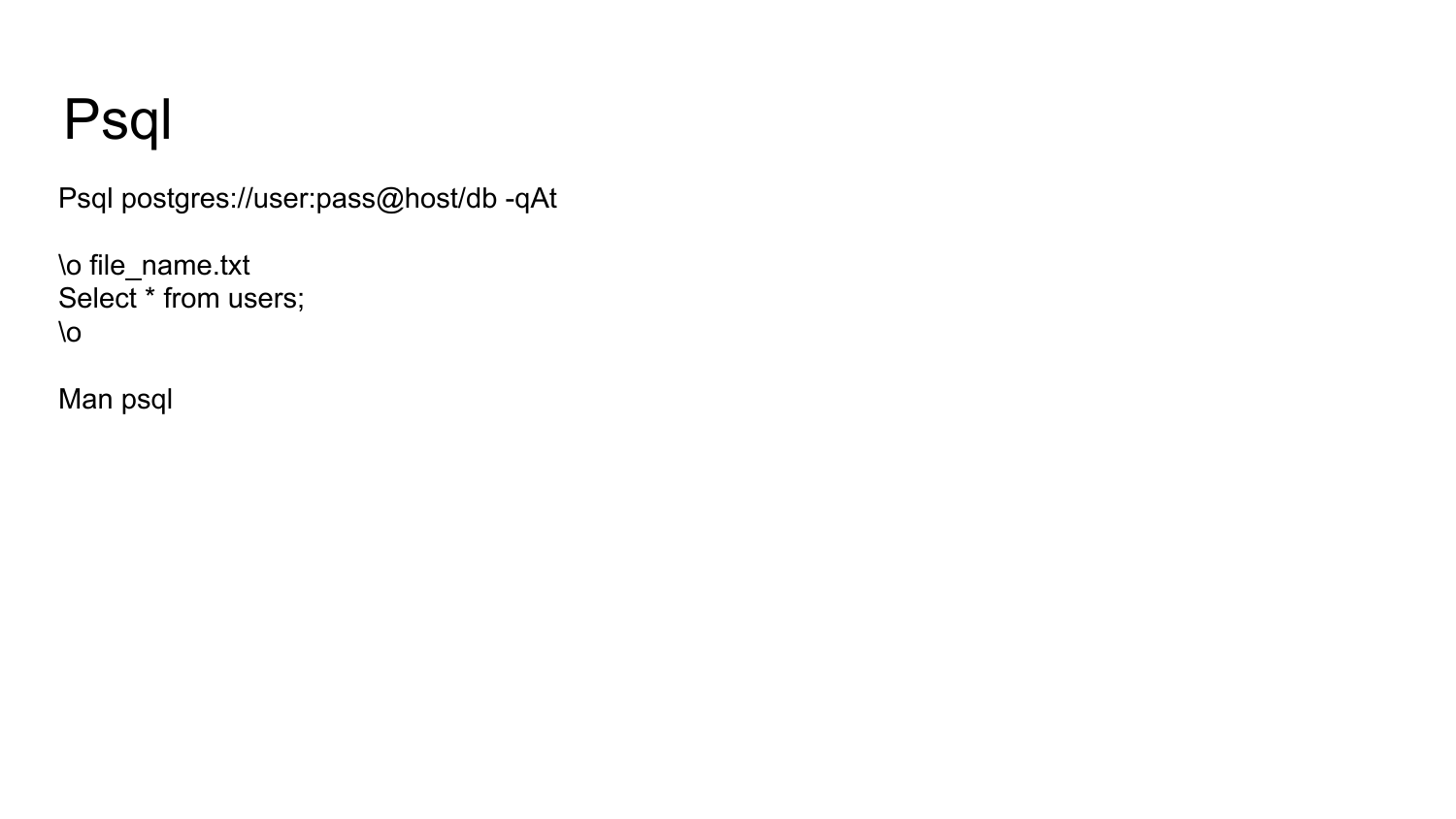

[F2] Smart Completion: ON [F3] Multiline: OFF [F4] Emacs-mode

Transaction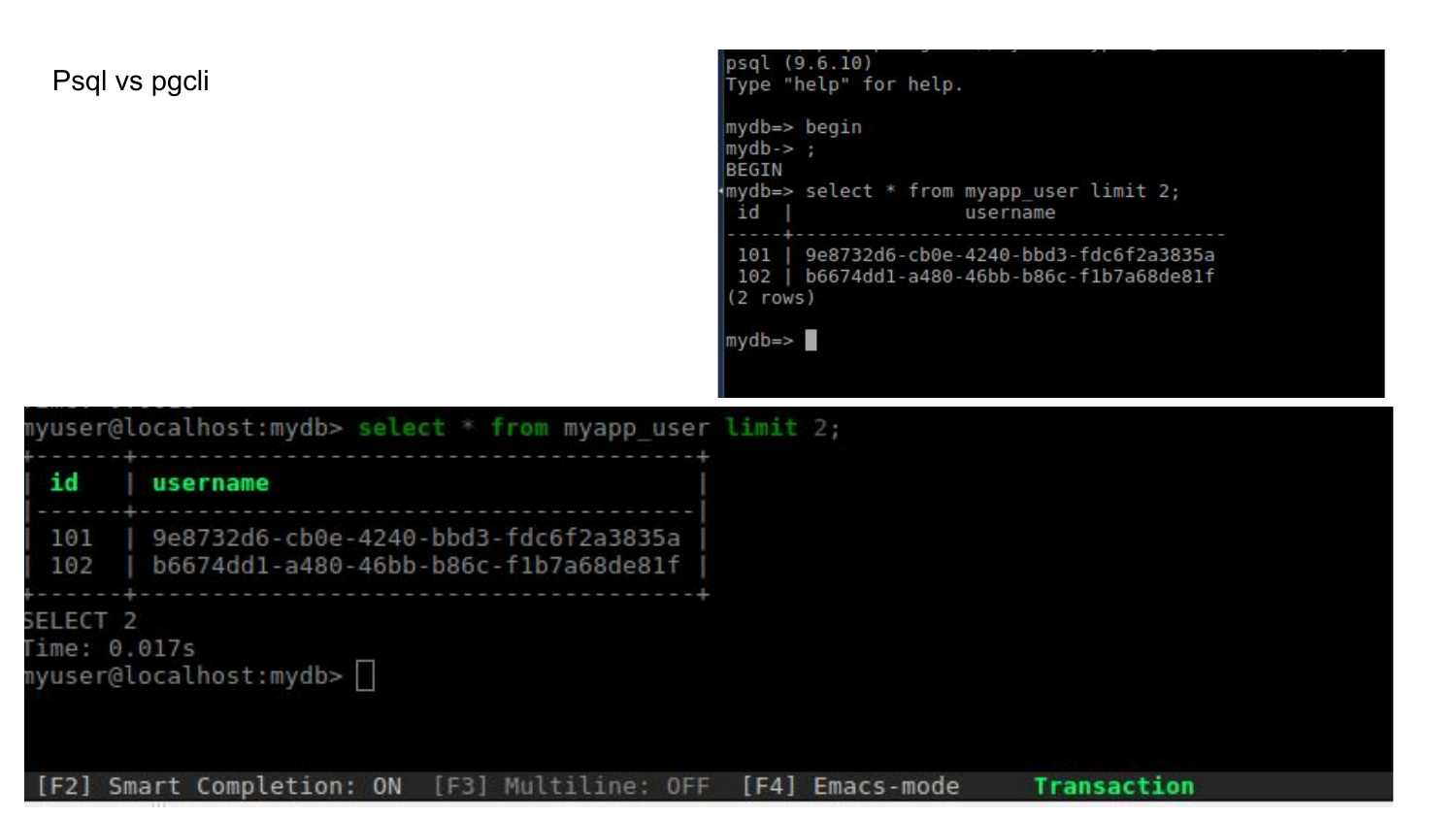## resources

Blocks and news: <https://blog.2ndquadrant.com/> <https://www.citusdata.com/blog/> <https://postgresweekly.com/>

Stats on queries Pg\_stat\_statements <https://www.postgresql.org/docs/9.4/static/pgstatstatements.html> Auto\_explain https://www.postgresgl.org/docs/9.6/static/auto-explain.html

More postgres links <https://github.com/dhamaniasad/awesome-postgres>

**Other** Pgcli <https://www.pgcli.com/> Pgbench <https://www.postgresql.org/docs/10/static/pgbench.html> Pgcompact<https://github.com/grayhemp/pgtoolkit>